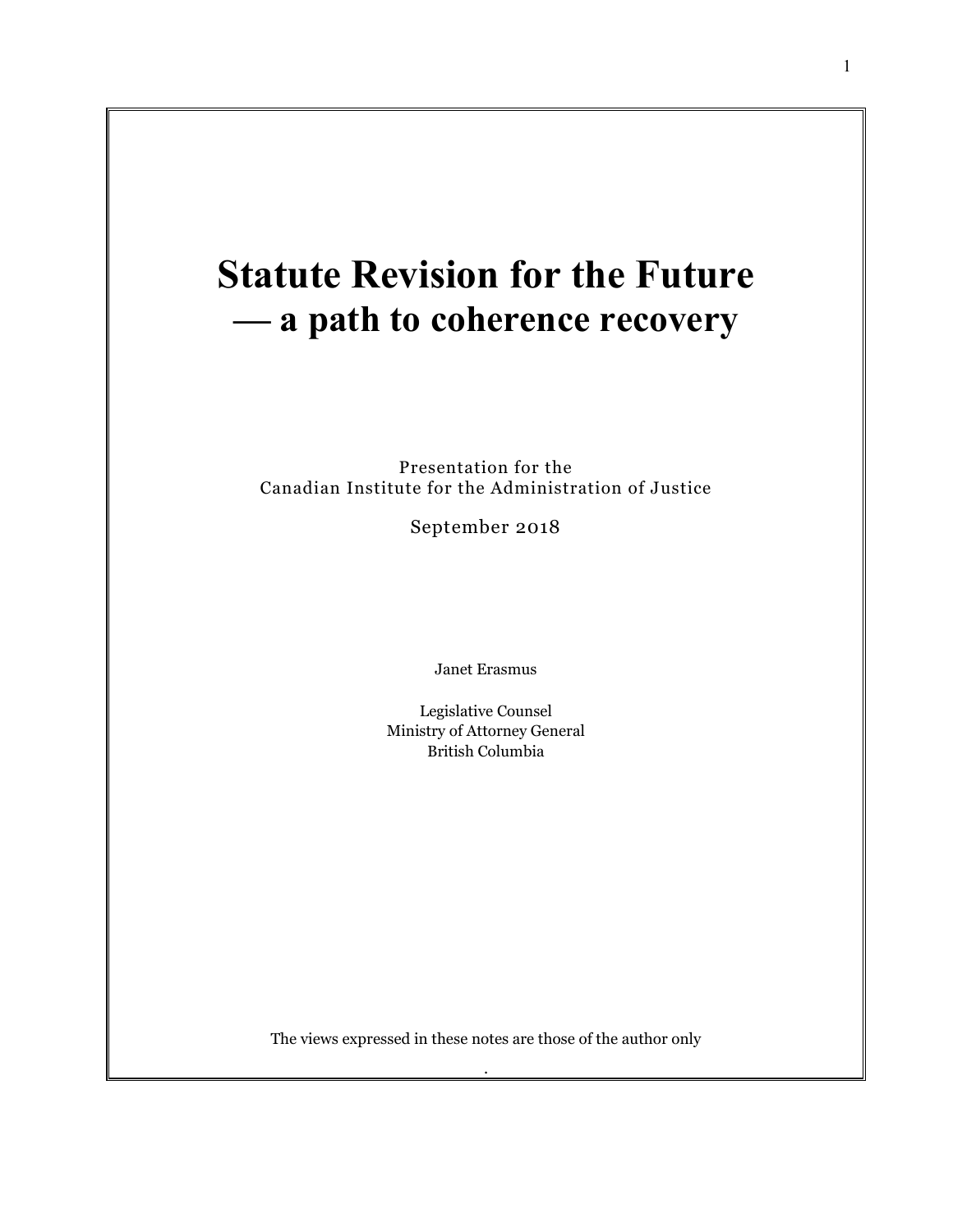# **Statute revisions for the future**

My first CIAJ presentation was 20 years back (1998) and it was about BC's then-recent RSBC 1996 statute revision of our entire statute book. 20 years later I am here to talk about what I consider to be the best available tool for recovering coherence in our legislation. And, yes, it is about statute revision.

I will start this presentation by going back to that 1996 revision.

# **1992 – planning for the future**

Work on the revision began in 1990 and was completed in early 1997 – over 7 years of preparation & ending up with 15 volumes of revised legislation.

For the 1996 revision, our Office of Legislative Counsel proposed – and government agreed to present – a new *Statute Revision Act*. Many of the new Act's provisions, including the most important powers (from a revision power perspective), go back to the *Revised Statutes Act, 1923*.

Along with the needed powers of numbering, arrangement and consistent terminology, that 1923 Act included the power to --

- …. make such minor amendments as are necessary
	- to bring out more clearly what is considered to have been the intention of the Legislature,
	- to reconcile seemingly inconsistent enactments, or
	- to correct clerical or typographical errors.

[This was the Act established for the first revision (1924) prepared by Legislative Counsel. Our Office has been the reviser since that time]

# *Revised Statutes Act, 1923*

# **Alterations permissible**

**4.** In carrying out his work under this Act the Legislative Counsel … *[yes, there was a missing comma]* …

> may alter [the Statutes] numbering, and the arrangement of the different sections thereof where considered necessary or advisable, and

may make such alterations in their language as are requisite in order to preserve a uniform mode of expression, and

- may make such minor amendments as are necessary to bring out more clearly what is considered to have been the intention of the Legislature, or to reconcile seemingly inconsistent enactments, or
	- to correct clerical or typographical errors, and …

These powers were continued in the 1992 *Statute Revision Act* but, thinking ahead, that 1992 Act included authority for statute revision of individual Acts ("limited revisions" in the language of that Act).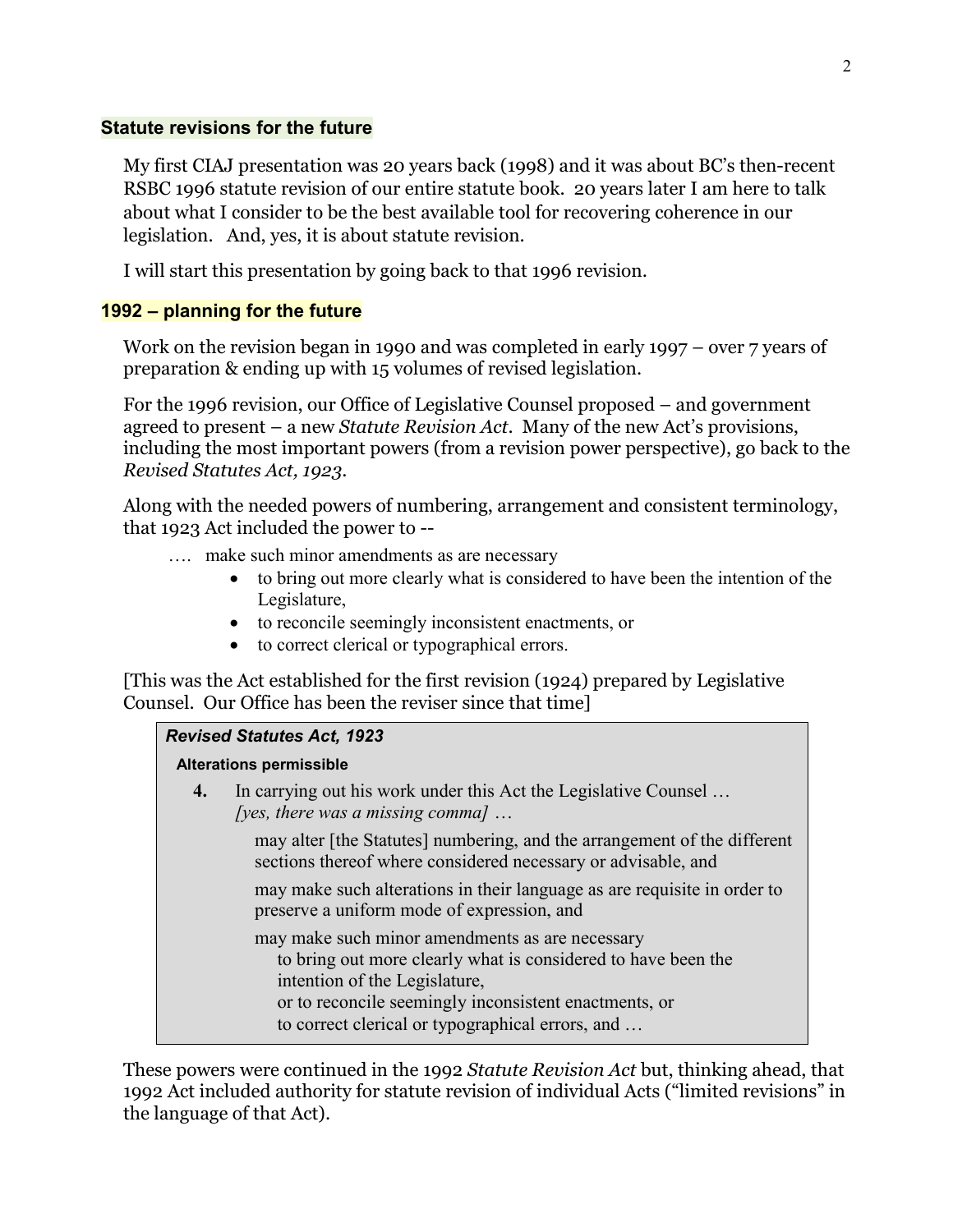

Statutes of British Columbia Movember 2015

This picture of our legislation library, with the revisions identified, is included in the materials we provide to the Select Standing Committee of the Legislative Assembly assigned to review our proposed revisions.

It is quite calming for Assembly Members who have never before considered a statute revision to see that this is not a new practice.

But I expect that this is not-at-all comforting for my audience today – The rate of legislative amendment and the introduction of new legislation has massively sped up over the years. (That bottom row is a fine demonstration of the digital era and its expectation of instant legislation delivery.)

It turns out those 1992 revision powers were a good idea – it seems almost certain that we will never again do a general revision. BC is now using that limited revision authority to deal with the growing loss of coherence in our Acts.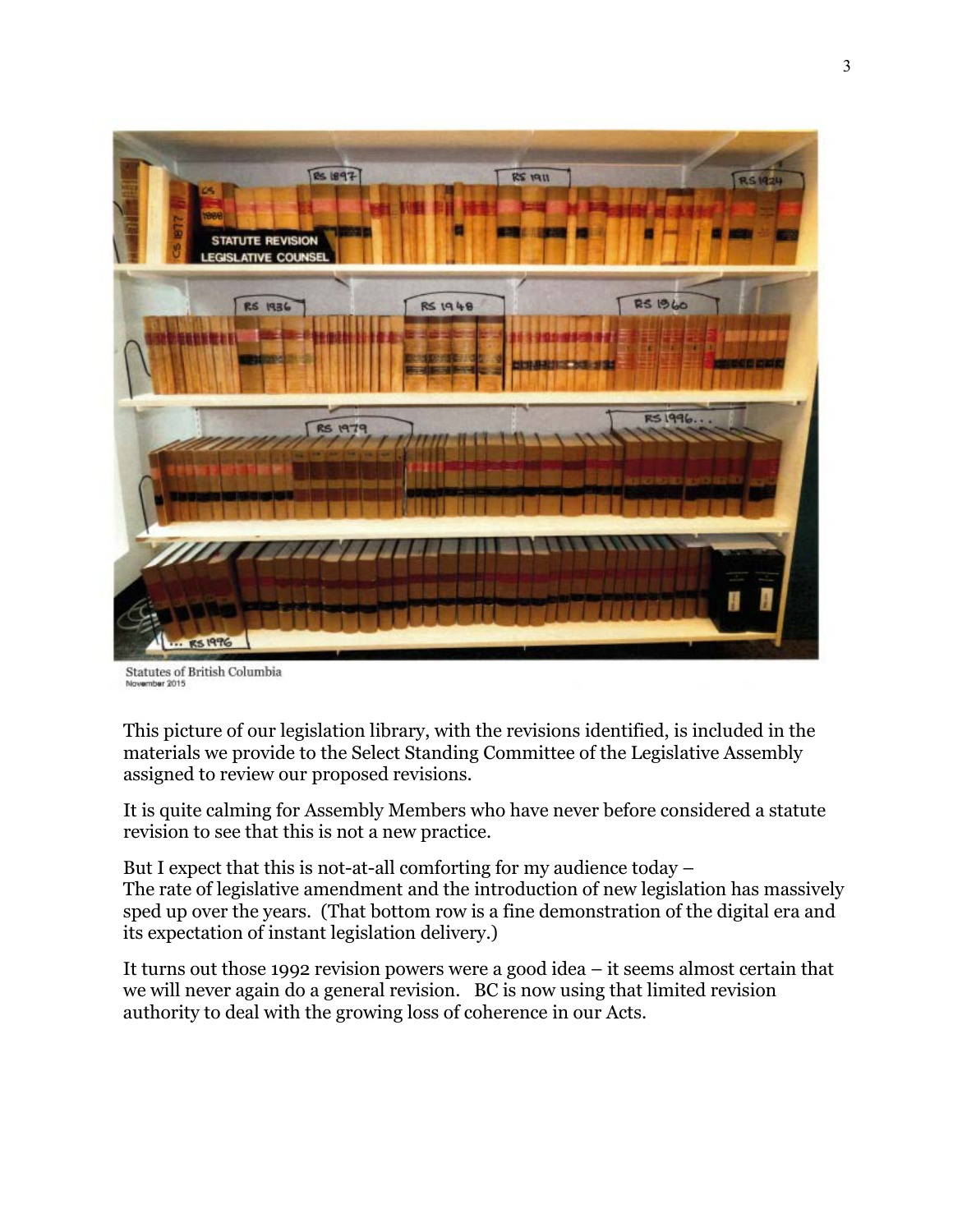### **2012 Insurance Act – first limited revision of a Public Act**

Our first Public Act revision was the *Insurance Act*, now RSBC 2012, c. 1.

This first limited revision had an interesting history. BC and Alberta were working together to establish parallel general insurance legislation and Legislative Counsel from both provinces were part of the team.

The changes for BC were made by a 2009 Act making major amendments — repeals, replacements and many new decimal additions. Enacted in 2009, but not to be brought into force until 2012.

We were able to prepare a statute revision of the as-it-would-be-amended Act, with the Act amendments and the Act revision coming into force on the same day. On July 1, 2012, the public had a good-as-new *Insurance Act*.

### **Continuing limited revision program**

The B.C. Office of Legislative Counsel is now developing a system for ongoing delivery of limited revisions. This is focussed on Acts

- $\triangleright$  that are most in need that is, amendments over time have much reduced coherence
- $\triangleright$  where there will be good benefit to the public, to the authority administering the Act or, as is often the case, both.

My experience with the 1996 general revision has been very helpful for this.

Using the limited revision authority, we delivered single revisions in 2015 and 2016, starting with our 469 page *Local Government Act*.

This year we are presenting another major Act *—* the *Workers Compensation Act* – much shorter at 191 pages, but with text that has not changed in 100 years, along with 3 smaller Acts.

Starting with major Acts was a deliberate part of our planning for the future – it has allowed us to identify and address issues that had not been specifically considered back in the 1992 *Statute Revision Act*.

- e.g. dealing with not‐in‐force provisions of the revised Act
- e.g. cross-reference changes to regulations

Our Office of Legislative Counsel goal is to continue delivering these limited revisions (I find myself using the "targeted revision" term) as resources permit. My personal goal is to have a *Revision Process Manual* in place that will allow that continuation into a long and satisfying future beyond my retirement.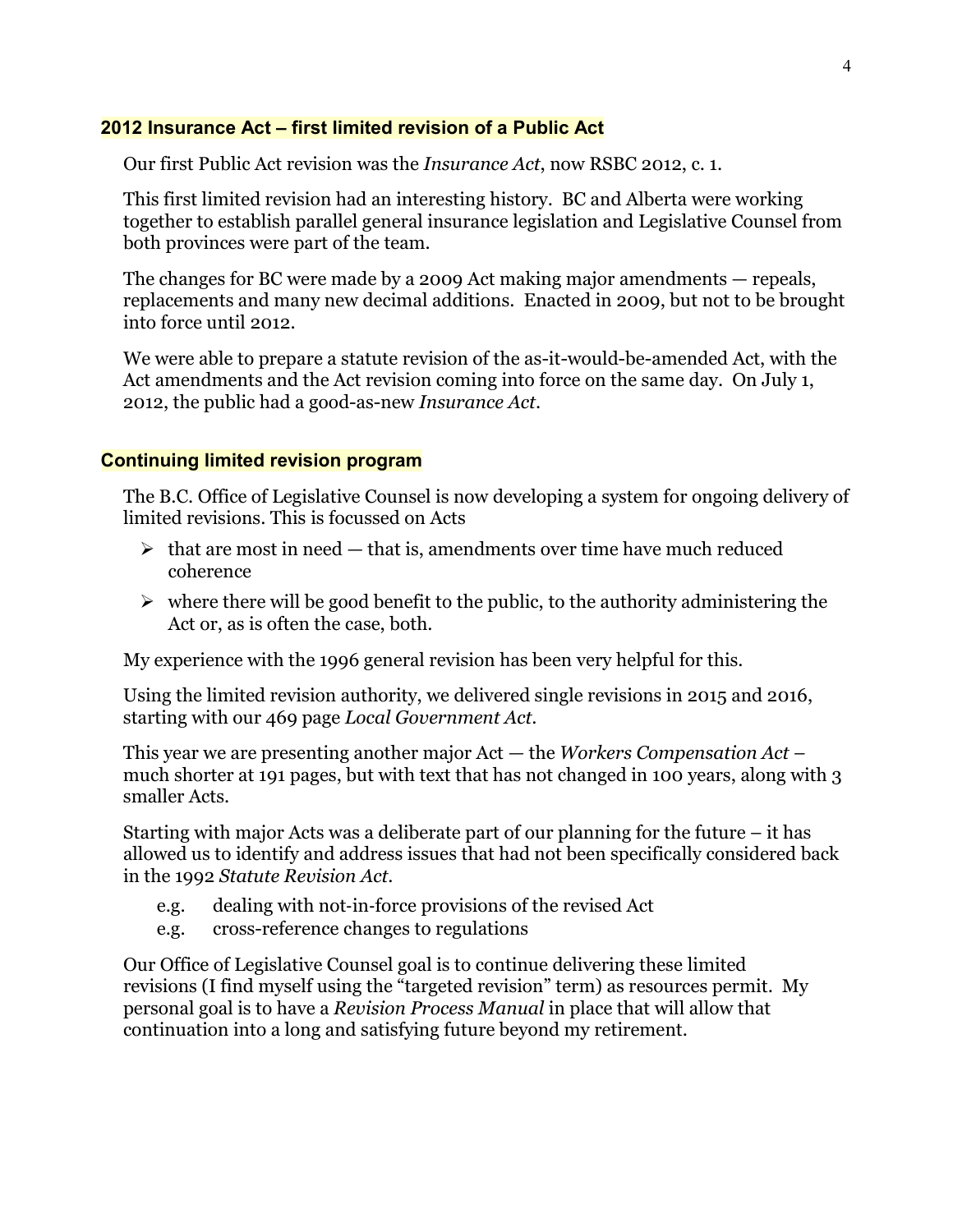### **Developing our limited revision process**

### **Ministry contact**

The Office of Legislative Counsel started the continuing limited revision process by identifying appropriate "candidate" Acts. There was then direct contact between the Legislative Counsel who was taking on the project and policy staff with the applicable ministry.

If there was a positive response from policy staff, Chief Legislative Counsel contacted the Deputy Minister to indicate our interest in preparing the contemplated revision.

We are still doing this, but are also starting to have ministry "expressions of interest".

## **Revision team**

The revision team for a project will be the lead Legislative Counsel reviser, a second reviser, our Revision Coordinator, at least one Ministry policy analyst and a Legal Services Branch advising lawyer for the ministry.

It seems that teams will be getting larger – ministries are discovering additional benefits to participation – for large Acts, more staff involved in the revision will result in analysts having an appreciation of the entire scope of the Act being revised.

### **Delivery to the Legislative Assembly**

The completed revision is delivered to the Clerk of the Legislative Assembly for review by an assigned Select Standing Committee of the Assembly. In addition to the completed revision, we provide

- $\geq$  a "redline" (track changes) version indicating the text changes being made
- $\triangleright$  section concordances of where-did-it-go and where-did-it-come-from
- $\triangleright$  accompanying general statute revision information and short notes respecting the Acts being revised. (This information includes our library picture.)

It has been an interesting process development. Committee questions are leading us to develop further explanatory materials. And we have a new aspect -- the Legislative Assembly website is now posting proposed revisions, in their final format and in "redline" format, along with the concordances.

### **Revision approval and enactment**

If the Committee approves the revision, it will make a recommendation to the Lieutenant Governor for the revision to be brought into force. The LG will then act on this recommendation by signing the official copy of the revised Act. This will be returned to the Clerk for deposit. With that deposit we now have a revised Act that will be assigned an official RSBC citation. It will be brought into force by regulation.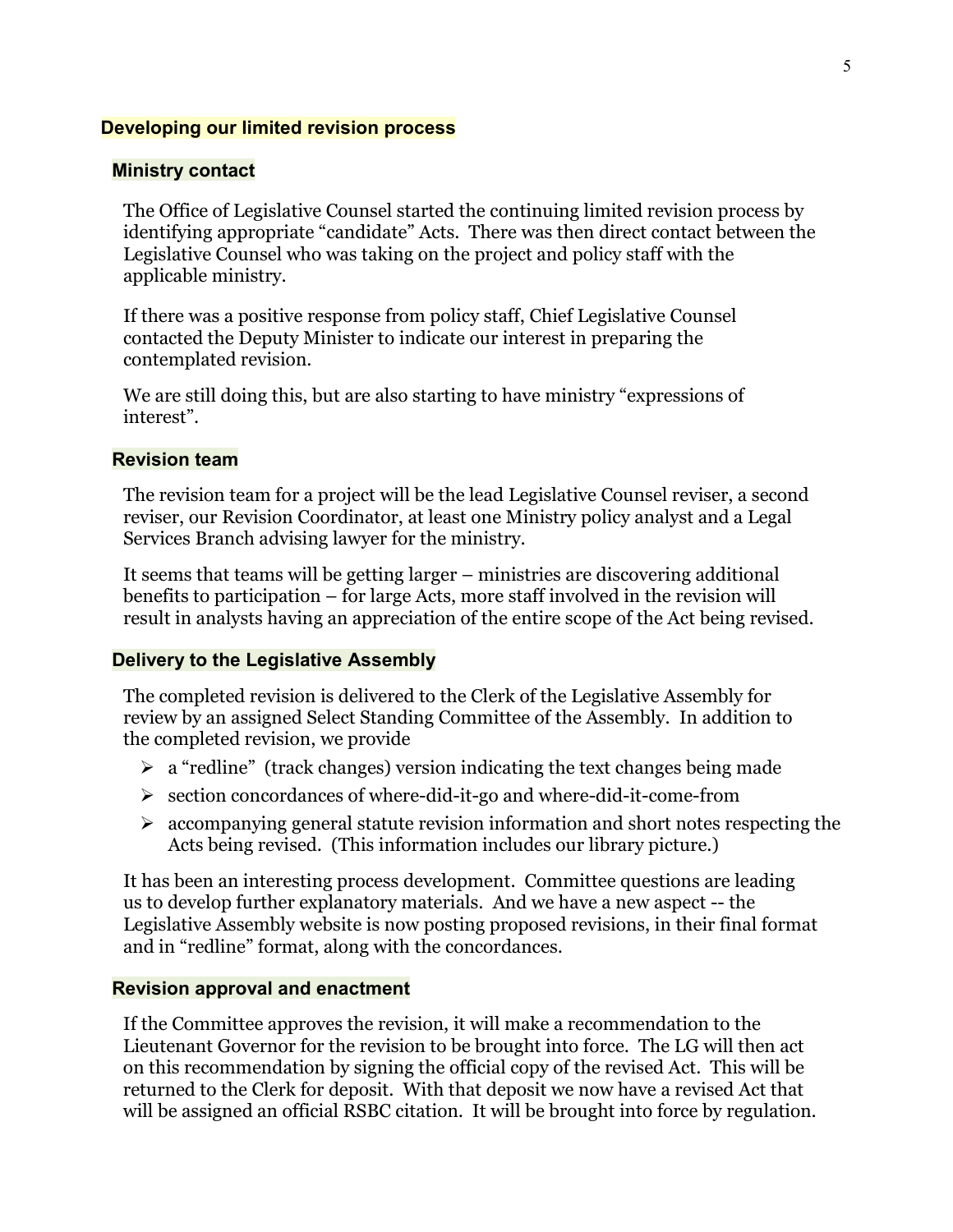### **What can be done in a statute revision**

Renumbering and reorganization are at the top of our revision techniques list.

### **Renumbering**

The renumbering process is obvious – start at section 1 and move forward. If there are not-in-force amendments to the Act being revised, these amendments will be replaced by a Revision Schedule of amendments to the revised Act, with their section numbers being given the usual decimal placement approach.

### **Reorganization**

Reorganization depends on the coherency state of the Act being revised. Examples are in order here.

### *Local Government Act*

For this revision, most of the changes were about reorganization and specifically about regional district legislation. For BC, these are the local governments for large regions of the province. They include appointed representatives of municipalities within their district and elected representatives of rural areas.

The *Local Government Act* used to cover municipalities (many Parts of the Act) and regional districts (a single Part, with many regional district powers and responsibilities provided by making municipal provisions apply). The structure changed with enactment of the 2003 *Community Charter*, which replaced the previous municipal provisions of the *Local Government Act*.

Regional districts got some of the new powers, accomplished by making provisions of the *Community Charter* apply. The organization problem was with the former municipal provisions that were to continue application. The municipal application statements were repealed and, instead, the referenced provisions were amended to directly apply to regional districts. The result was that regional district provisions were scattered over 11 Parts of the Act, with related provisions in separate Parts. Quite the coherency loss.

### *Workers Compensation Act*

Originally the WCA was a two-Part Act that only dealt with compensation related to worker injury or death. Part 1 dealt with that compensation. Part 2 was four short sections about legal liability of employers that were outside the Part 1 scheme.

In 1998, the Act was amended by adding Part 3, establishing Workers Compensation Board responsibility for occupational health and safety.

The Board does not use its "Workers Compensation Board" legal name on its website -- it is now publically known as WorkSafe BC — emphasizing prevention of injury over compensation for injuries that were not prevented. The revision will be placing the Occupational Health and Safety Part ahead of the compensation rules.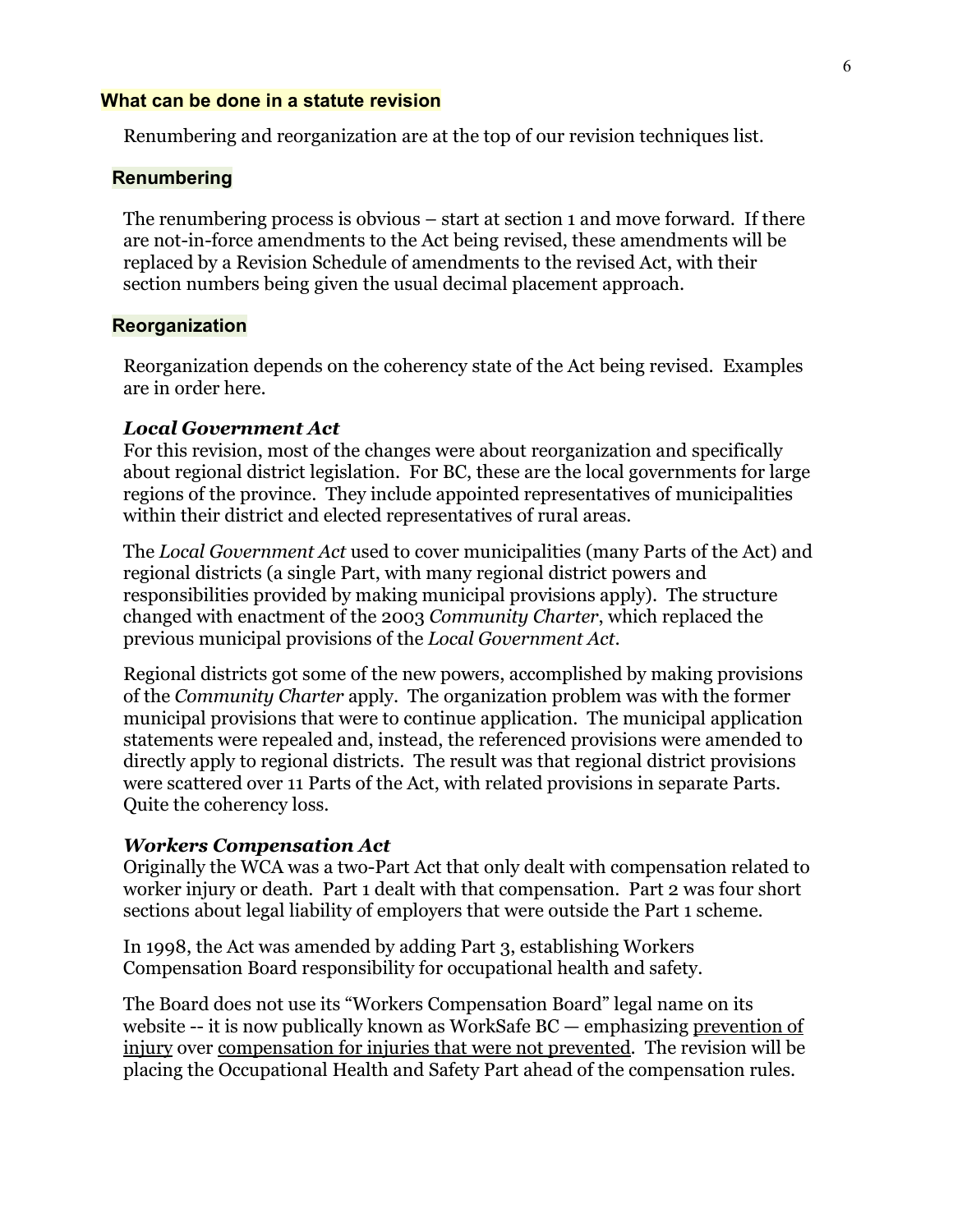# **Splitting long sections**

# *Local Government Act*

For this revision, it was the *Planning and Land Use Management* Part that had major section splitting. An example is the former section 911 – it split into  $7$ sections and became what is now all but one provision of Division 14 of Part 14:

| <b>RS2015</b><br>section                                 |                                                                                     | Pre-RS2015 section            |
|----------------------------------------------------------|-------------------------------------------------------------------------------------|-------------------------------|
| Division 14 – Non-conforming Use and Other Continuations |                                                                                     |                               |
| 528                                                      | Non-conforming uses: authority to continue use                                      | 911 $(1)$ to $(4)$            |
| 529                                                      | Non-conforming structures: restrictions on maintenance, extension and<br>alteration | $911(9)$ , $(10)$             |
| 530                                                      | Restrictions on increasing non-conforming use of land                               | 911(6)                        |
| 531                                                      | Restrictions on alteration or addition to building or other structure               | 911 $(5)$ , $(11)$ [pt]       |
| 532                                                      | Restrictions on repair or reconstruction of non-conforming structures               | 911(8), (8.1),<br>$(11)$ [pt] |
| 533                                                      | Non-conforming uses in relation to terminated land use contracts                    | $911(12)$ to $(14)$           |
| 534                                                      | Change in ownership, tenants or occupants in relation to use                        | 911(7)                        |
| 535                                                      | Non-conforming use and subdivision in relation to expropriation of land             | 912                           |

**PART 14 – PLANNING AND LAND USE MANAGEMENT**

# *Workers Compensation Act*

The example here is the current section 17. This is the section that establishes compensation payable to dependants in the case of a worker's death.

It goes on for 6 dense pages of many subsections. And a reader cannot be sure of the one applicable to their situation without reading the full set.

The statute revision splits this single section into a Division of 24 sections – yes, each of those sections has a separate rule for different circumstances.

Each of them opens with an application statement:

**#** (1) This section applies if a deceased worker leaves a dependent spouse and one or more child dependants.

And each one has a headnote that will allow readers to find the rule that applies to their situation by looking at the table of contents. (table included on the next page)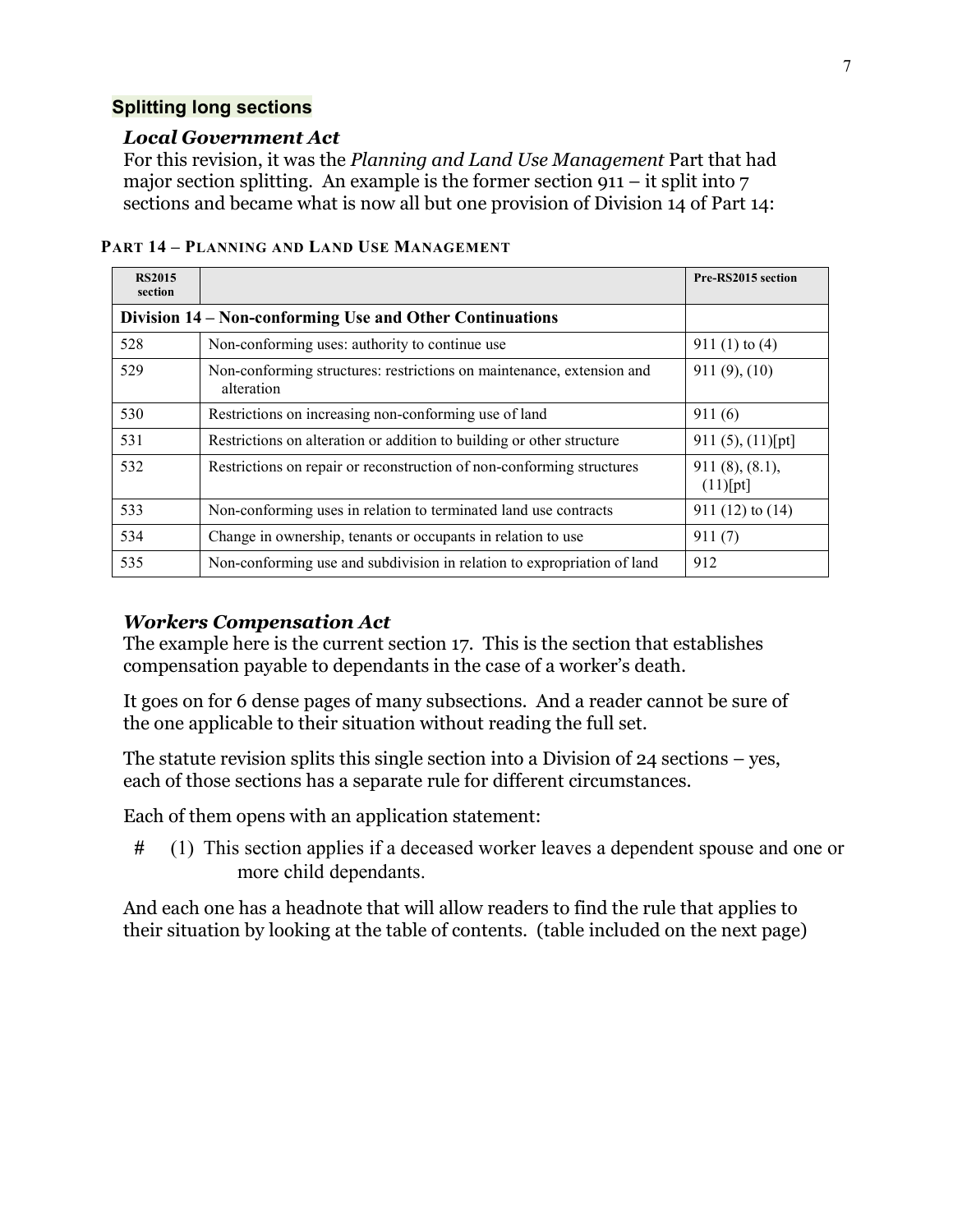| revision | Division 5 – Compensation in Relation to Death of Worker                                                        | pre-revision              |
|----------|-----------------------------------------------------------------------------------------------------------------|---------------------------|
| 165      | Definitions and other interpretation rules                                                                      | 17(1), (7), (8)           |
| 166      | Payment towards funeral and related expenses                                                                    | 17(2), (2.1)              |
| 167      | Lump sum payment to dependent spouse or foster parent                                                           | 17(13)                    |
| 168      | Compensation payable to dependants of deceased worker                                                           | $17(3)$ [pt], $19.1$ [pt] |
| 169      | Dependent spouse who is 50 years of age or older or is incapable of earning,<br>no dependent children           | 17(3)(c)                  |
| 170      | Dependent spouse who is under 50 years of age and not incapable of earning,<br>no dependent children            | $17(3)$ (d)               |
| 171      | Dependent spouse and one or more dependent children                                                             | $17(3)$ (a), (b), (g)[pt] |
| 172      | One or more dependent children but no dependent spouse                                                          | 17(3) (f), (g)[pt]        |
| 173      | Compensation to dependent parents in addition to spouse or children                                             | $17(3)$ (h) (ii)          |
| 174      | No dependent spouse or child: compensation to other dependants                                                  | $17(3)$ (h) (i)           |
| 175      | Compensation to persons other than dependants                                                                   | 17(3)(i)                  |
| 176      | Compensation to foster parent and dependent children                                                            | 17(3)(j)                  |
| 177      | Apportionment between dependants                                                                                | 17(14)                    |
| 178      | Dependent spouse living apart from worker at the date of death                                                  | $17(9)$ , $(10)$          |
| 179      | Restriction on compensation to spouse living in marriage-like relationship                                      | 17(11)                    |
| 180      | Worker leaves more than one dependent spouse                                                                    | 17(12)                    |
| 181      | Change in circumstances: dependent spouse and dependent children –<br>reduction in number of dependent children | 17(4)[pt]                 |
| 182      | Change in circumstances: spouse ceases to have dependent children                                               | 17(4)[pt]                 |
| 183      | Change in circumstances: spouse and dependent children – spouse dies                                            | 17(5)                     |
| 184      | Change in circumstances: only dependent children - reduction in number of<br>dependent children                 | 17(4)[pt]                 |
| 185      | Change in circumstances: dependent spouse ceases to be incapable of earning                                     | 17(4)[pt]                 |
| 186      | Compensation in relation to the death of more than one worker                                                   | $17(16)$ to $(16.2)$      |
| 187      | Board authority in relation to dependent spouse who has impairment of<br>earning capacity                       | 17(6)                     |
| 188      | Proof of dependant status                                                                                       | 20                        |
| 189      | Board authority in relation to matters not otherwise dealt with                                                 | 17(17)                    |

# **Splitting a very long section – section 17 of the** *Workers Compensation Act*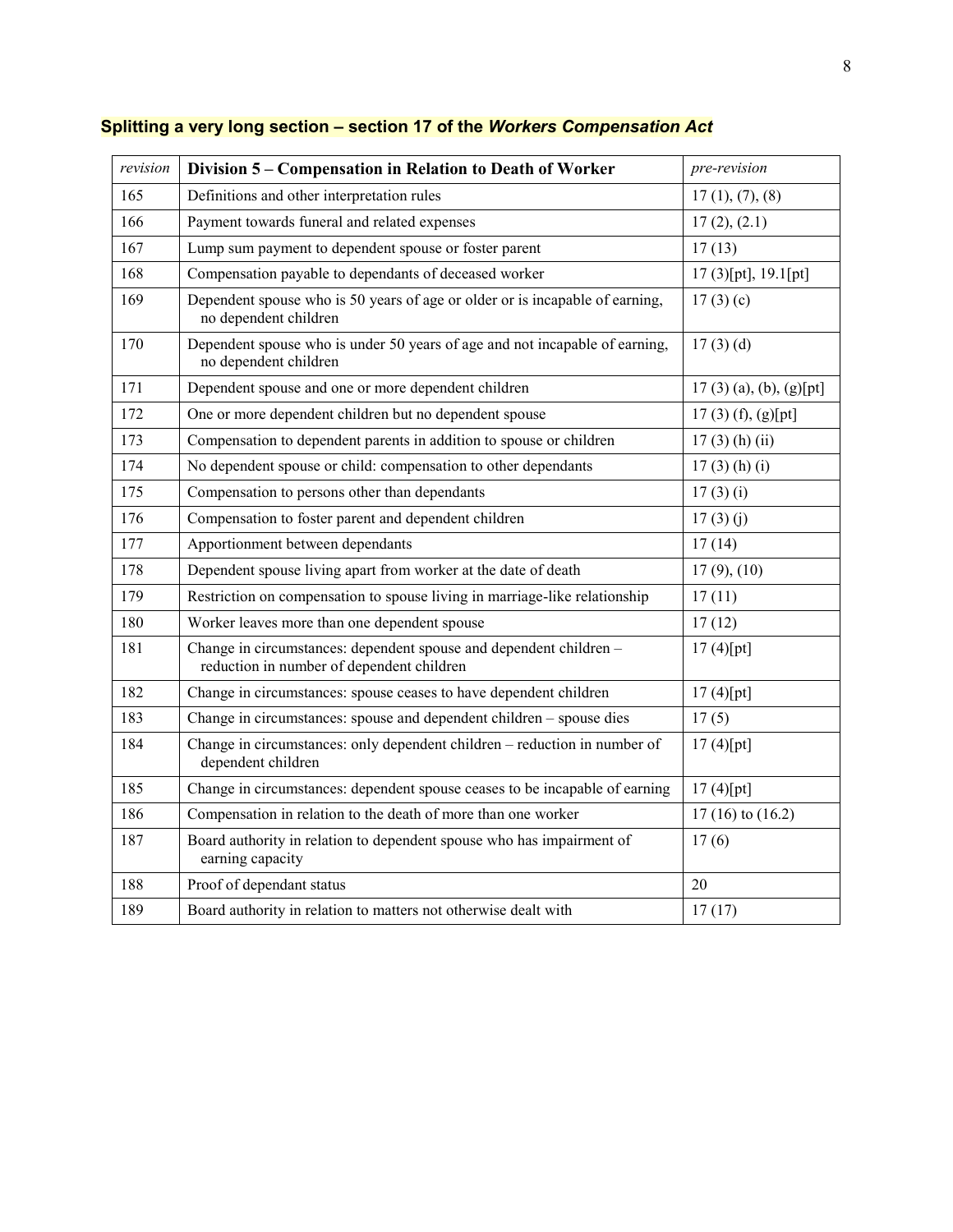If you are interested in seeing more about this *Workers Compensation Act* revision (the reorganization and section splitting is massive – with an exception being the more recent Occupational Health and Safety Part, which has very few text changes and only 1 section split) – you can go to our Legislative Assembly website, look for the Committee with the long name to find the "redline" version of the revised *Workers Compensation Act*.

That long name: The Select Standing Committee on Parliamentary Reform, Ethical Conduct, Standing Orders and Private Bills.

# **A personal note – What I wish was in the** *Statute Revision Act*

*I would very much like to see a general authority in the SRA to allow a single Lieutenant Governor in Council regulation to do this for revisions. These regulations amendments could be included in the regulation bringing the revision into force –– a very efficient single package.* 

- **Act amendment:** Section 2 (1) (f) of the *Statute Revision Act* provides authority for a revision to include consequential amendments to other Acts. Almost all of these will be cross-reference updates.
- **Reg amendment ‐ a missing authority**: But there is currently no parallel authority for updating references in regulations under the revised Act or regulations under other Acts.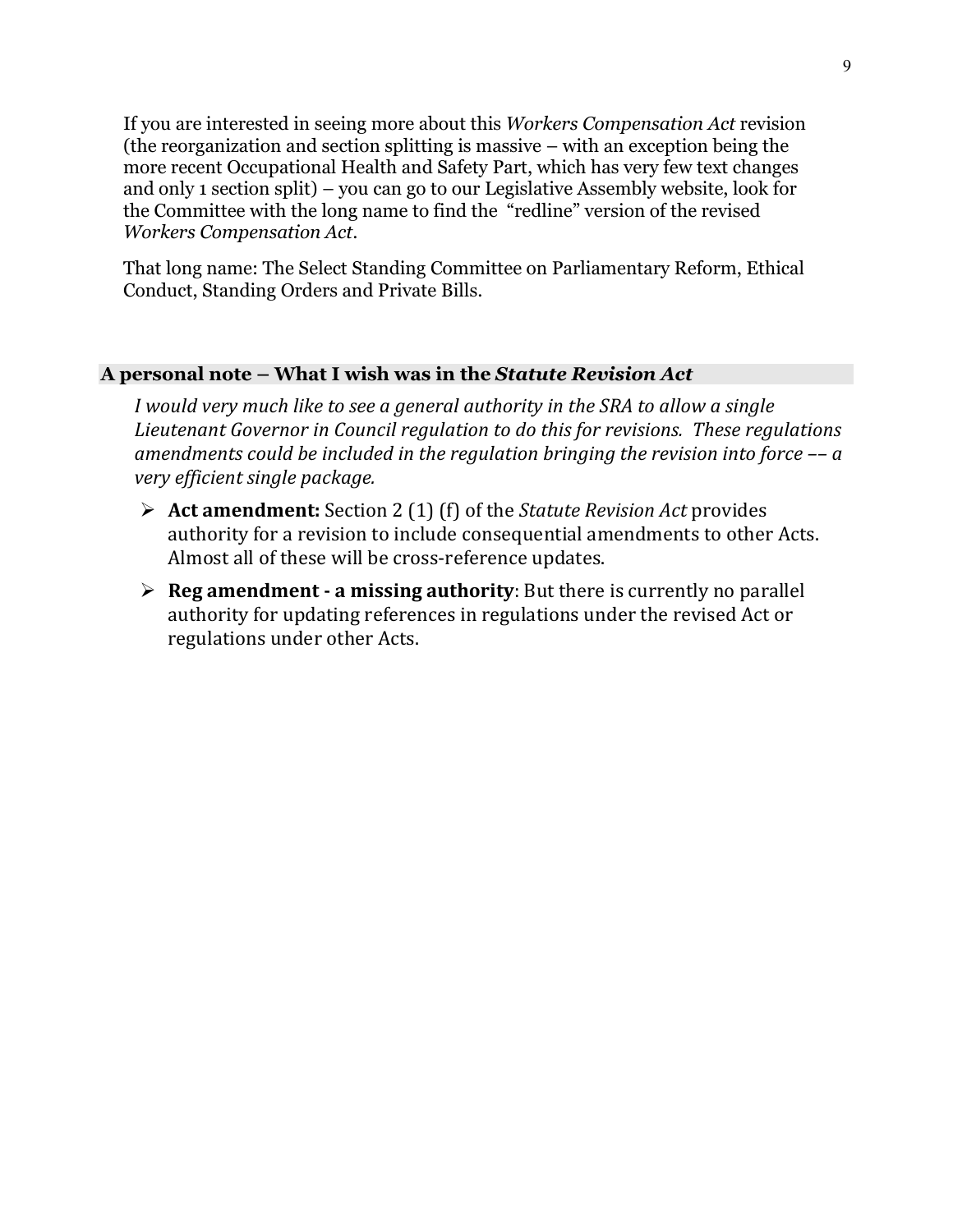# **A few other statute revision considerations and techniques**

### **time of bringing into force**

General revisions come into force as a package. Limited revision allows for a targeted time of coming into force.

This targeted future time can allow the Office of Legislative Counsel to prepare regulation amendments for cross-reference updates that can be ready to be brought into force when the Act revision comes into force. Indeed, for regulations made by the Lieutenant Governor in Council, we can combine these regulation amendments with the Order in Council that will bring the revision into force.

Having sufficient time for transition to the revised Act can be important. For example, we were advised fairly early in the process of the *Workers Compensation Act* revision that many cross-reference changes would be needed for WorkSafe BC policies. My understanding is that the same need for transition time may well apply to employer manuals relating to occupational health and safety matters.

# **renumbering – dealing with section numbers that are getting too long**

This is the most obvious technique and, for revisions of newer Acts, renumbering may be very little other than the only changes that are needed. But eliminating the gaps and decimals will make the Act more readable. And it will provide additional room for future amendments.

We have another issue in BC that may be making this room more important than we might have imagined. It seems that our current legislation template does not allow section numbers that use more than 5 digits. We may already be at the limit with some legislation.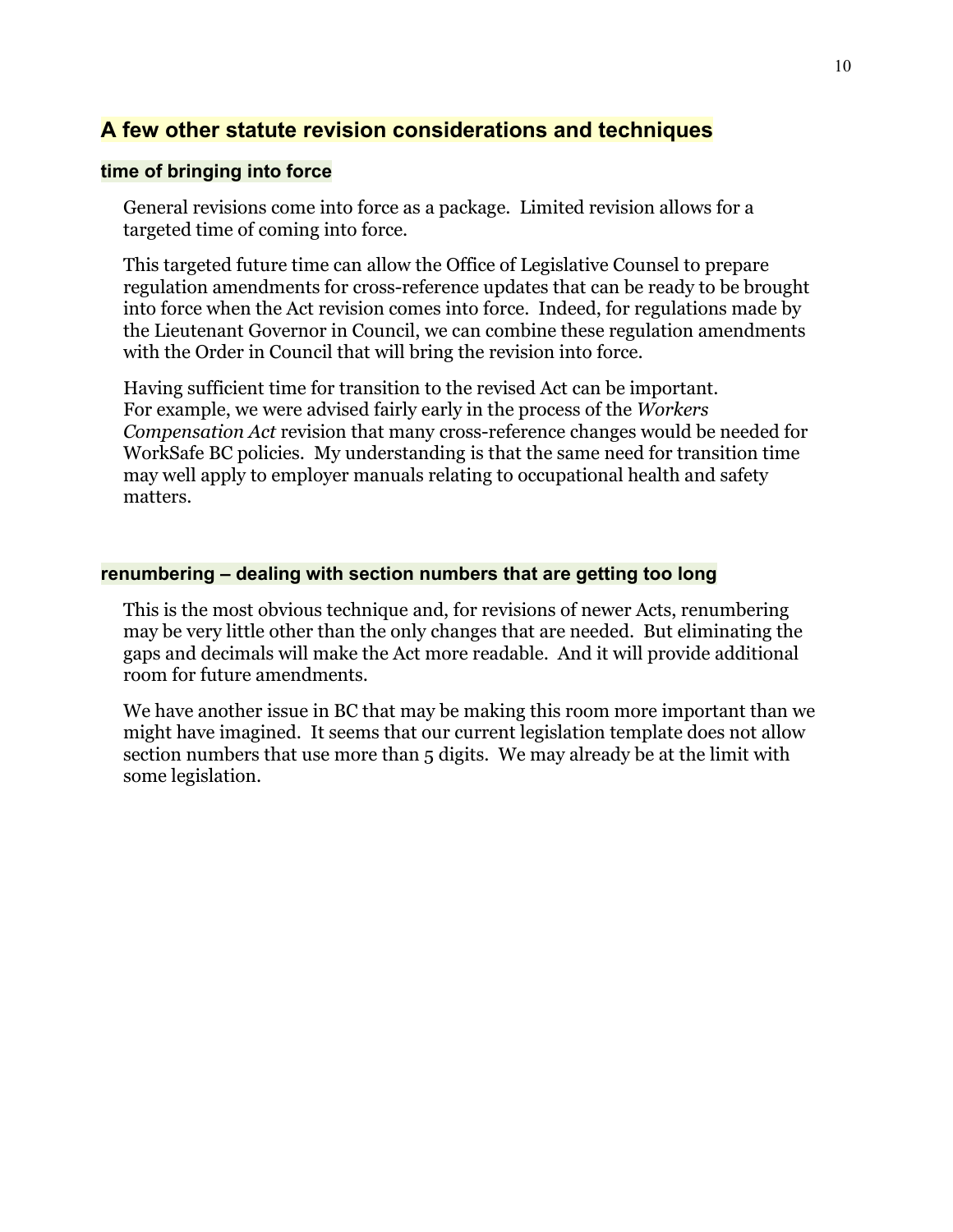# **"application" statement as subsection (1)**

This is a readability technique that separates the circumstances of application from the consequences of application, allowing readers to identify relevant provisions much more quickly.

The *Workers Compensation Act* section 17 splits are structured so that each of the 24 revision sections open with an "application" statement.

As an example: current opening of subsection 3 (d):

(3) where the dependant, at the date of death of the worker, is a surviving spouse who is not an invalid and is under the age of 50 years, and there are no dependent children,

And the revised opening of subsection 3 (d):

- (1) This section applies if
	- (a) a deceased worker leaves a dependent spouse but does not leave any child dependants, and
	- (b) at the date of the worker's death, the dependent spouse
		- (i) was under 50 years of age, and
		- (ii) did not have a physical or mental disability that resulted in the spouse being incapable of earning.

# **adding cross-reference descriptors**

Section 11 (2) of the B.C. *Interpretation Act* allows us to provide better information in relation to cross-references. These "cross-reference descriptors" (as they are known in our office) are bracketed italic notes that explain the nature of the provision being referenced. They are added editorially as we do for headnotes.

# **Reference aids and clarifications**

- 11 (1) In an enactment, a head note to a provision or a reference after the end of a section or other division
	- (a) is not part of the enactment, and
	- (b) must be considered to have been added editorially for convenience of reference only.
	- (2) In an enactment, if a reference to a provision of the enactment or any other enactment is followed by italicized text in square brackets that is or purports to be descriptive of the subject matter of the provision, subsection (1) (a) and (b) applies to the text in square brackets.

These were a post-RSBC 1996 addition. The use of these descriptors for new legislation is growing. Statute revision provides an opportunity for older Acts to adopting the descriptors.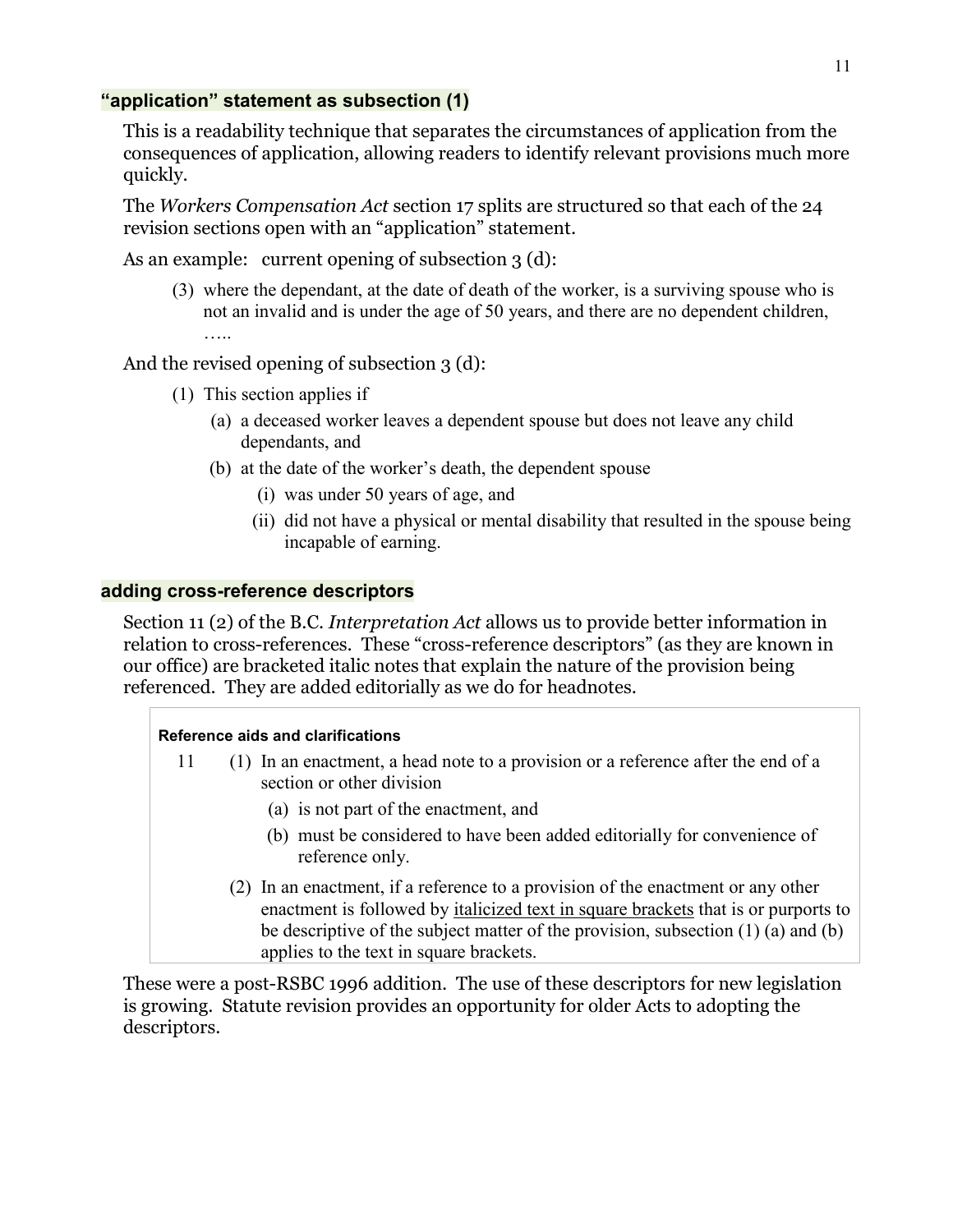# Example of cross-reference descriptors from the *Workers Compensation Act* revision:

### **Exclusive jurisdiction of Board in relation to compensation provisions**

- **122** (1) Subject to sections 288 and 289 *[appeals to appeal tribunal]*, the Board has exclusive jurisdiction to inquire into, hear and determine ……
	- (3) Subsection (1) does not restrict the Board's authority under the following provisions:
		- (a) section 123 *[Board authority to reconsider previous decisions]*;
		- (b) section 124 *[Board authority to set aside decision or order]*;
		- (c) section 125 *[Board authority to reopen matter: recurrence of injury or significant change in medical condition]*;
		- (d) section 152 (2) *[Board reconsideration relating to occupational disease]*.

These cross-reference descriptors can be particularly helpful were there are cross references to a number of sections in another Act.

The old approach:

### **Application of the** *Administrative Tribunals Act*

**#** Sections 11, 13 to 15, 28 to 32, 35, 37, 38 and 42 of the *Administrative Tribunals Act* apply to the appeal tribunal.

# With descriptors

# **Application of the** *Administrative Tribunals Act*

- **#** The following sections of the *Administrative Tribunals Act* apply to the appeal tribunal:
	- (a) section 11 *[general power to make practice and procedure rules]*;
	- (b) section 13 *[practice directives tribunal may make]*;
	- (c) section 14 *[general power to make orders]*;
	- (d) section 15 *[interim orders]*;
	- (e) section 28 *[facilitated settlement]*;
	- (f) section 29 *[disclosure protection]*;
	- (g) section 30 *[tribunal duties]*;
	- (h) section 31 *[summary dismissal]*;
	- (i) section 32 *[representation of parties to an application]*;
	- (j) section 35 (1) to (3) *[recording tribunal proceedings]*;
	- (k) section 37 *[applications involving similar questions]*;
	- (l) section 38 *[examination of witnesses]*;
	- (m) section 42 *[discretion to receive evidence in confidence]*.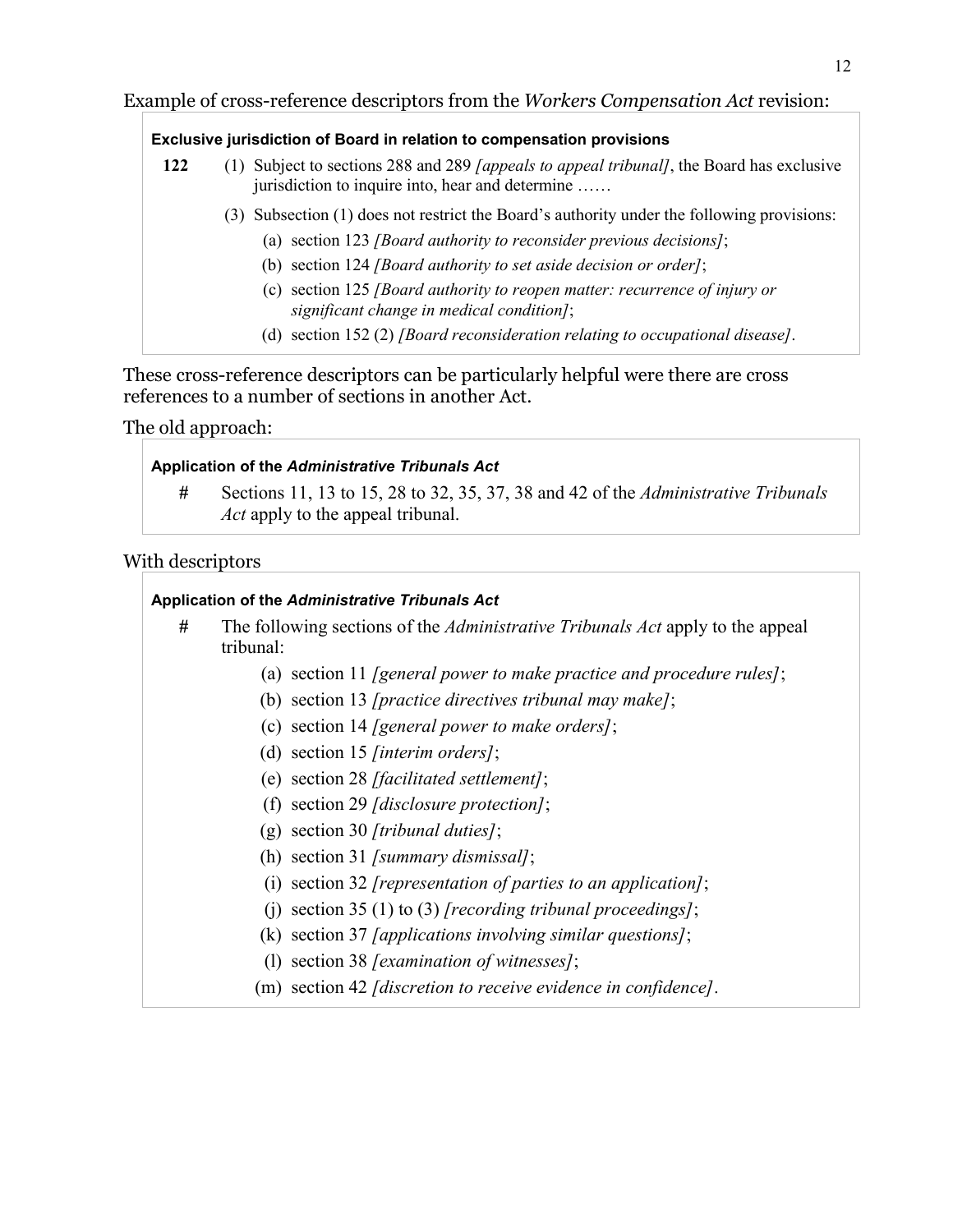# **"list format" – readability and easier amendment**

The section references on the descriptors example above are in what we refer to as "list format". These are provisions that have an opening statement indicating the application of the listed items below.

Readers will immediately know whether the items are an "all of the following" list rather than a "any of the following" list.

Bonus: it is easier to add new additions to a provision that uses the list format.

# **overrides that create exceptions to general rules: "Subject to… "**

These overrides are common in legislation. Going back in time, they would often use "notwithstanding" terminology.

B.C. replaced "notwithstanding" in our 1996 general revision, with our revision guide offering alternatives, with different options requiring different locations:

"Subject to…" override pointer in the general rule "Despite…" override in exception rule "As an exception to… " override in exception rule.

For the 1996 revision, "as an exception to" would be my usual replacement.

Now I use and recommend the "Subject to" approach if the override is not in the same section as the general rule.

The reason for this recommendation — having the override in another section may leave readers thinking that they have all the information they need by looking at the general section. This is a result quite contrary to our "plain language" commitment for people being able to "find what they need".

Using the "Subject to" approach gives readers a heads-up notice that should have them checking whether the override section has implications for their situation. (And, by way of extra assistance, having a cross-reference descriptor for the override section can further assist readers about application of the override.)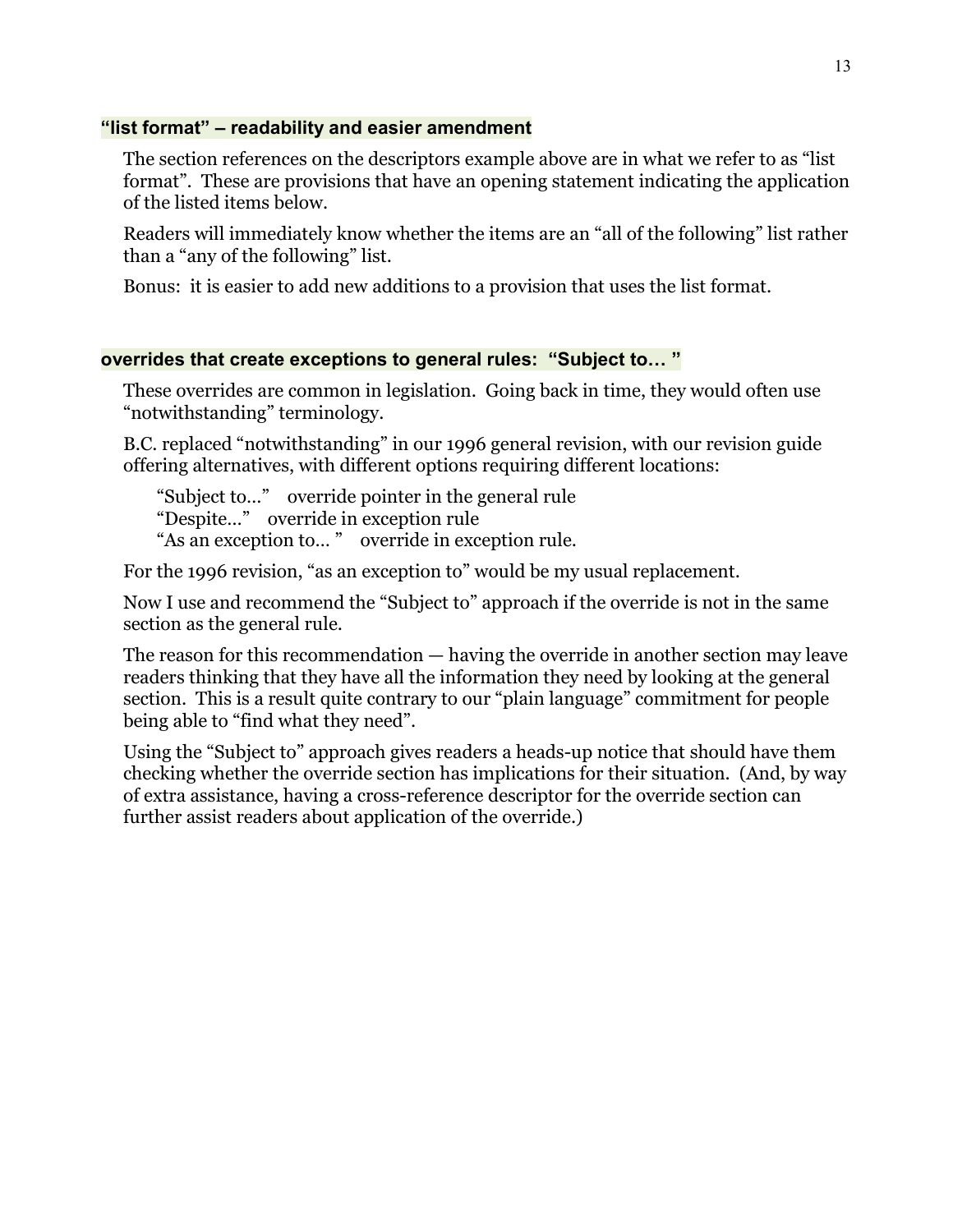#### *Unofficial consolidation*

# **STATUTE REVISION ACT RSBC 1996, c. 440**

- 1 Preparation of revision
- 2 Revision powers
- 3 Revision to be submitted to committee of Legislative Assembly
- 4 Approved revision to be deposited as official copy
- 5 How revision comes into force
- 6 Title and publication of revision
- 7 Repeal of previous version of statutes
- 8 Legal effect of revision
- 9 How references are to be interpreted
- 10 Interim corrections to revision
- 11 *Interpretation Act* applies
- 12 Statute corrections generally

#### **Preparation of revision**

- **1** The Chief Legislative Counsel may prepare
	- (a) a general revision consisting of the public Acts enacted before a date chosen by the Chief Legislative Counsel together with those other Acts considered advisable, or
	- (b) a limited revision consisting of an Act or a portion of an Act.

#### **Revision powers**

- **2** (1) In preparing a revision, the Chief Legislative Counsel may do any or all of the following:
	- (a) combine Acts or provisions of them;
	- (a.1) separate an Act or a provision of an Act into 2 or more Acts or provisions;
		- (b) alter the numbering and the arrangement of Acts or provisions;
		- (c) rename an Act or portion of an Act;
	- (d) alter language and punctuation to achieve a clear, consistent and gender neutral style;
	- (e) make minor amendments to clarify the intent of the Legislature, to reconcile inconsistent provisions or to correct grammatical or typographical errors;
	- (f) for a limited revision, make minor amendments to other Acts required to reconcile them with a revised Act as if the minor amendments were consequential amendments to the revised Act;
	- (g) include in the revision those Acts or provisions that, although enacted, have not been brought into force, and indicate how they are to come into force;
	- (h) omit Acts or provisions that are spent, are repealed or have no legal effect;
	- (i) omit Acts or provisions that do not apply throughout British Columbia;
	- (j) omit forms or schedules from an Act.
	- (2) If a form or schedule is omitted under subsection (1) (j), a power to prescribe the form or schedule by regulation may be added to the appropriate Act.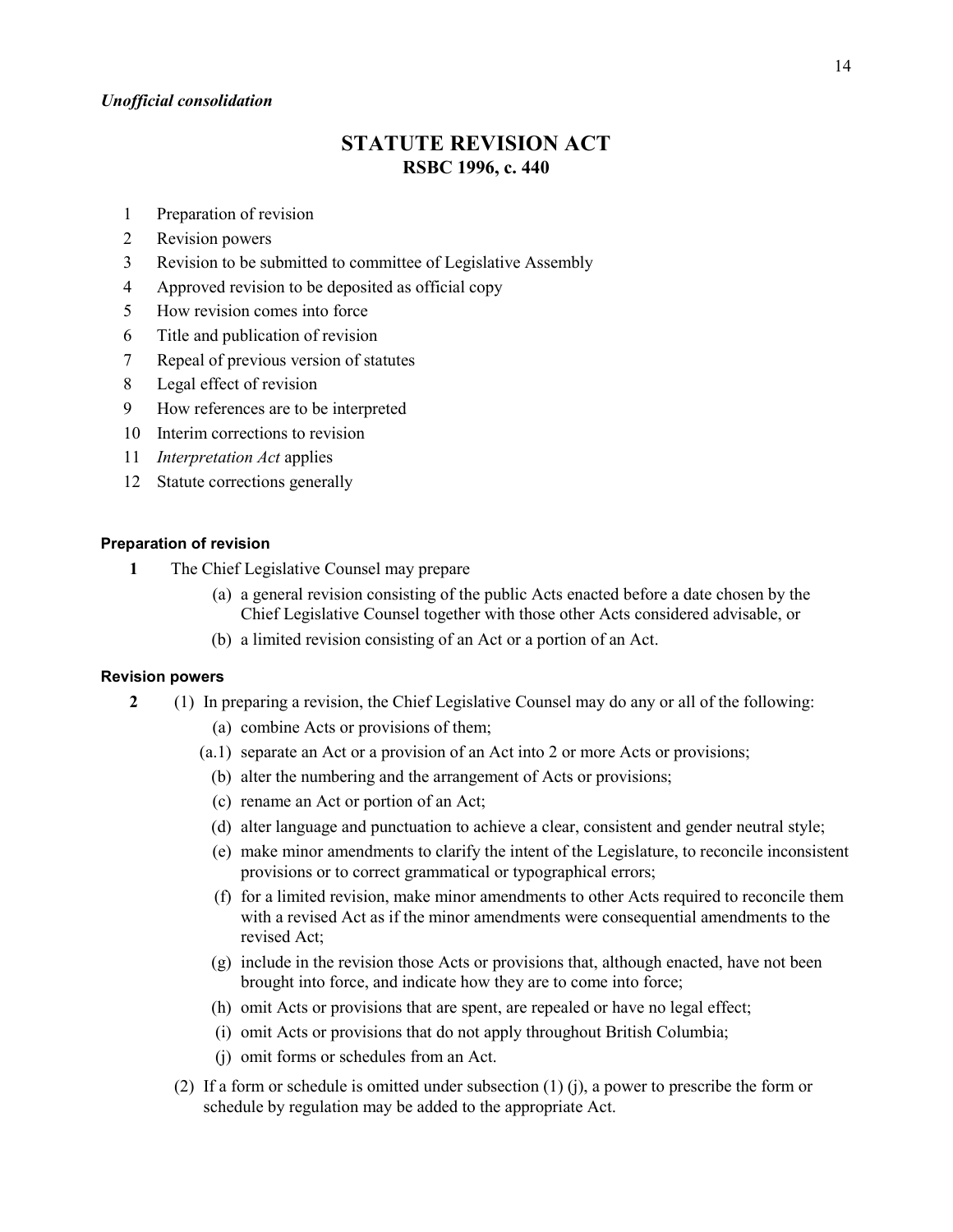- (3) A form or schedule omitted from a revision is repealed on the coming into force of the revision.
- (4) A regulation prescribing a form or schedule may be enacted before a revision comes into force but the regulation has no effect until the revision comes into force.

### **Revision to be submitted to committee of Legislative Assembly**

**3 `**The Chief Legislative Counsel must give a revision to the Clerk of the Legislative Assembly for presentation to a select standing committee of the Legislative Assembly designated by the Legislative Assembly to examine the revision.

### **Approved revision to be deposited as official copy**

- **4** (1) If the select standing committee approves a revision and recommends that it be brought into force, the Lieutenant Governor may direct that a copy of the revision be deposited with the Clerk of the Legislative Assembly as the official copy of the revision.
	- (2) The official copy must be signed by the Lieutenant Governor and countersigned by the Clerk of the Legislative Assembly.
	- (3) The Clerk of the Legislative Assembly is responsible for keeping the official copy of a revision deposited under this section.

### **How revision comes into force**

- **5** (1) The Lieutenant Governor in Council may specify by regulation when a revision deposited under section 4 (1) comes into force.
	- (2) A revision comes into force for all purposes as if it were expressly included in and enacted by an Act.
	- (3) A provision in a supplement to a revision comes into force as provided in the supplement.
	- $(3.1)$  If an Act or a provision is included in a revision under section 2 (1) (g), the Act or provision
		- (a) comes into force for the purposes of the revision in accordance with the regulation under subsection (1) of this section, and
		- (b) comes into force as law as indicated in the revision.
		- (4) From the time a revision comes into force, the official copy deposited with the Clerk of the Legislative Assembly must be considered to be the original of the statutes of British Columbia replaced by the revision.
		- (5) [Repealed 2013-12-39.]

### **Title and publication of revision**

- **6** (1) A general revision
	- (a) may be published with the title Revised Statutes of British Columbia, and
	- (b) may include in the title the year of the revision as specified by the Chief Legislative Counsel.
	- (2) A limited revision
		- (a) may be given a chapter number as if it were enacted by the Legislature in the year in which the official copy of the limited revision is deposited with the Clerk of the Legislative Assembly, and
		- (b) may be published as a Revised Statute of British Columbia for that year in the volume of Acts for that year.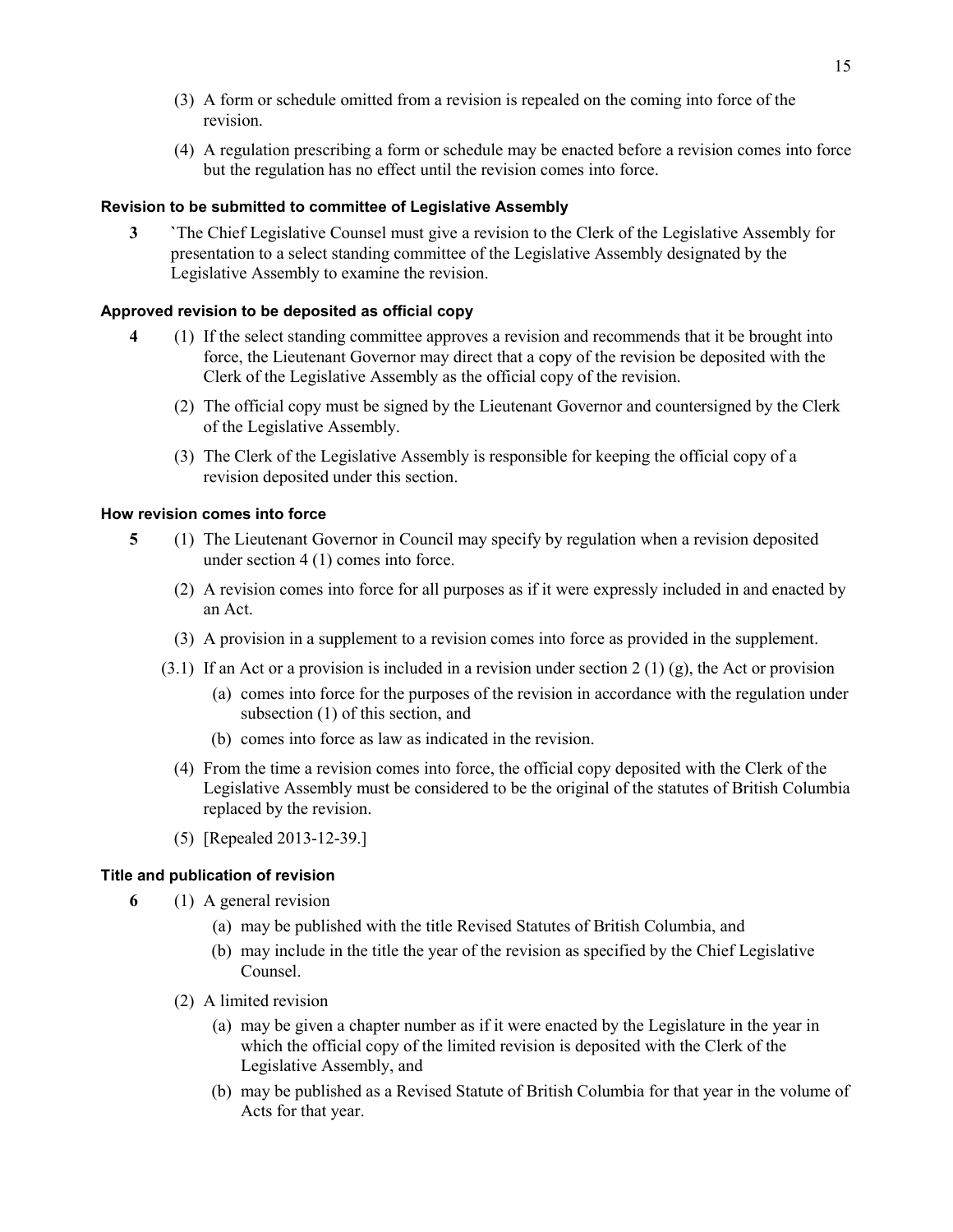#### **Repeal of previous version of statutes**

- **7** (1) When a general revision comes into force,
	- (a) the existing Revised Statutes of British Columbia, and
	- (b) all other Acts and provisions that are included in the general revision but were not included in the existing Revised Statutes of British Columbia are repealed to the extent that they are incorporated in the general revision.
	- (2) When a limited revision comes into force, the Acts or provisions it replaces are repealed to the extent that they are incorporated in the limited revision.

#### **Legal effect of revision**

- **8** (1) A revision does not operate as new law but has effect and must be interpreted as a consolidation of the law contained in the Acts and provisions replaced by the revision.
	- (2) If a revised provision has the same effect as a provision replaced by the revision, the revised provision
		- (a) operates retrospectively as well as prospectively, and
		- (b) is deemed to have been enacted and to have come into force on the day on which the provision replaced by the revision came into force.
	- (3) If a revised provision does not have the same effect as a provision replaced by the revision,
		- (a) the provision replaced by the revision governs all transactions, matters and things before the revision comes into force, and
		- (b) the revised provision governs all transactions, matters and things after the revision comes into force.

#### **How references are to be interpreted**

- **9** (1) A reference in any of the following to an Act or provision included in a revision must be interpreted, in relation to any transaction, matter or thing after the coming into force of the revision, as a reference to the revised Act or provision having the same effect as the Act or provision replaced by the revision:
	- (a) an Act or provision that was enacted before the coming into force of the revision and that is not included in the revision;
	- (b) a regulation or other instrument enacted before the coming into force of the revision;
	- (c) a document existing before the coming into force of the revision.
	- (2) A reference in any of the enactments or documents referred to in subsection (1) (a) to (c) to the Revised Statutes of British Columbia must be interpreted, in relation to any transaction, matter or thing after the coming into force of a general revision, as a reference to the new Revised Statutes of British Columbia.

### **Interim corrections to revision**

- **10** (1) The Lieutenant Governor in Council may make regulations to correct, in a manner consistent with the powers of revision in this Act, any error in a revision.
	- (2) A regulation under this section may be made retroactive to the coming into force of the revision.
	- (3) Unless confirmed by the Legislature, corrections made by a regulation under this section cease to have effect after the last day of the next session of the Legislative Assembly after the regulation is made.